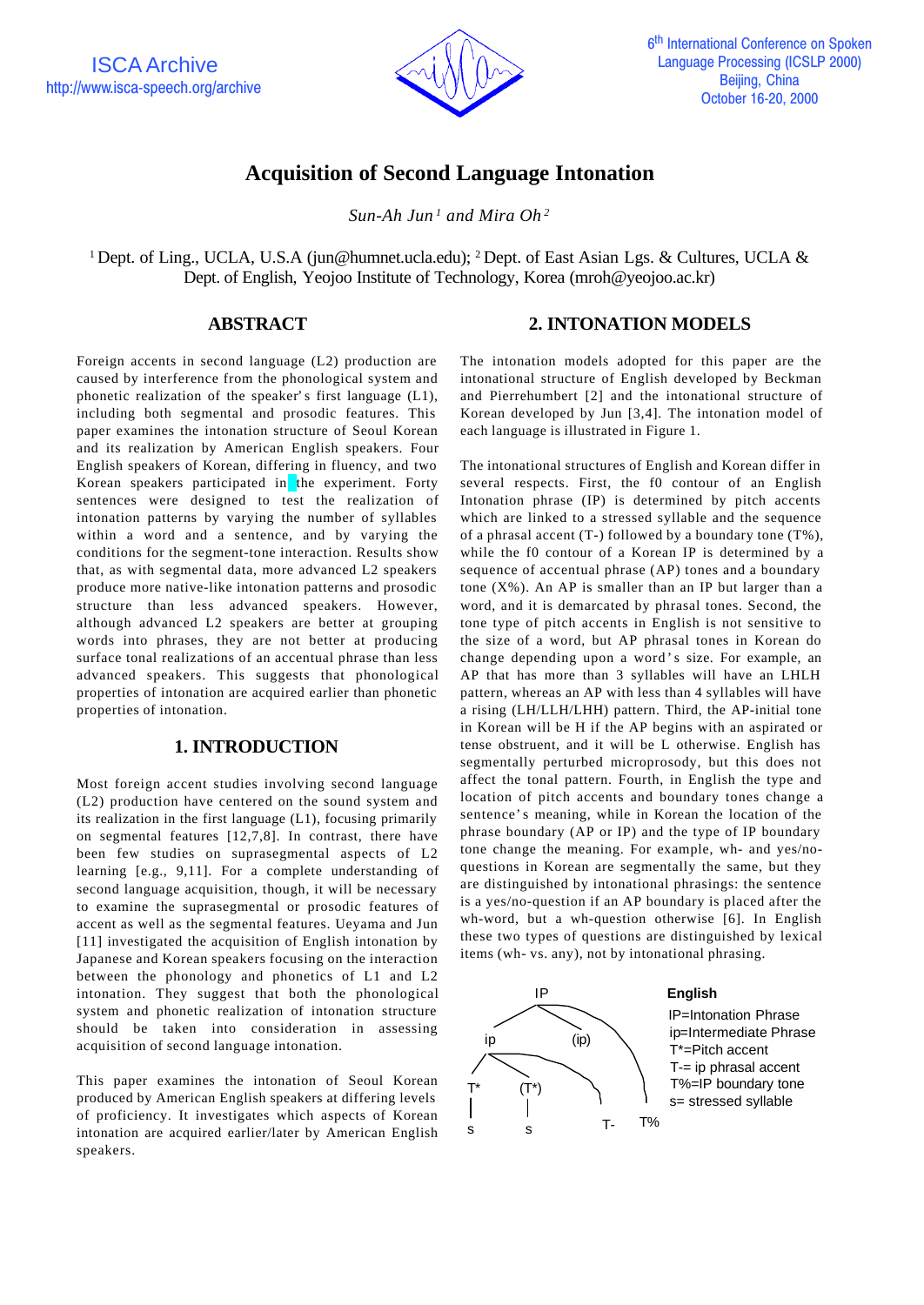

**Figure 1**: Intonation structure of English and Korean

# **3. EXPERIMENT**

# **3.1. The Corpus**

40 sentences were designed by varying the number of syllables within a word, the AP-initial segments (i.e., plain, aspirated, tense consonants), the syntactic structures, and the function of wh-words to investigate which intonational properties of Korean are acquired earlier/later by American English speakers.

#### **3.2. Subjects**

Four male English speakers of Korean, differing in proficiency, and two male Korean speakers participated in the experiment. Table 1 shows L2 speakers' backgrounds in Korean.

| Subjects     |       | Yrs. in Major /Spouse's lg. | Yrs. of studying                 |
|--------------|-------|-----------------------------|----------------------------------|
|              | Korea |                             | speaking Kor.                    |
| Advance<br>d | 6     | Korean<br>history/Korean    | $6 \text{ yrs} / 16 \text{ yrs}$ |
| Intermed     | 8     | English/Korean $&$<br>Eng.  | $3 \text{ yrs} / 8 \text{ yrs}$  |
| Intermed     | 3     | Korean history/Eng.         | $6 \text{ yrs} / 6 \text{ yrs}$  |
| Beginner     |       | English literature/NA       | $1 \text{ yr}/1 \text{ yr}$      |

**Table 1**: Language background information for L2 speakers

### **3.3. Procedure**

Speakers read randomized sentences four times in the UCLA Phonetics Lab. Pitch tracks of each sentence were analyzed using PitchWorks software (*Scicon)*. Transcriptions of the tones and phrasings (i.e., AP, IP) of all the utterances were made by both authors using Korean ToBI (K-ToBI) [1,5]. f0 values were measured in the middle of the target syllables.

# **4. RESULTS AND DISCUSSION**

# **4.1. The Number of Phrasings**

More advanced L2 speakers produced more native-like intonation patterns and prosodic structure than less advanced speakers. Specifically, advanced speakers were better at grouping words. Thus, the more advanced the speaker, the fewer phrase boundaries he produced. Table 2 illustrates the number of APs & IPs for each speaker. Although the advanced speaker produced a number of APs close to that of the native speakers, he produced a substantially higher number of IP boundaries than native speakers.

| Subjects                                        | #. of sent-med | # of sent-med |  |  |
|-------------------------------------------------|----------------|---------------|--|--|
|                                                 | APs            | IPs           |  |  |
| Native 1                                        | 179            | 2             |  |  |
| Native 2                                        | 193            |               |  |  |
| Advanced                                        | 197            | 65            |  |  |
| Intermed 1                                      | 221            | 68            |  |  |
| Intermed 2                                      | 215            | 72            |  |  |
| Beginner                                        | 251            | 116           |  |  |
| (data: total 328 words $[=82$ words x 4 times]) |                |               |  |  |

**Table 2**: The number of APs and IPs for each speaker.

This result suggests a general learning constraint on prosodic development that limits the number of words in one phrase. We believe that the production of a oneword-phrase by less advanced speakers reflects a limitation on information processing at early stages of L2 acquisition as is often found in children's L1 acquisition data.

### **4.2. Realization of Accentual Phrase Tones**

When we examined the surface tonal realization of an AP depending on the length of the phrase and the initial segment of the AP, we found that not all surface tones were produced equally well. Speakers were in general good at producing AP-final H tones and rising tone patterns for short APs (e.g., LH, LLH, LHH), but they were not good at producing the second tone in a long AP (i.e.,  $H_1$  in LH<sub>1</sub>LH<sub>2</sub>), nor were they proficient at producing APinitial H tones due to segment type. Figure 2 shows f0 tracks for sentence (1) where the subject phrase (marked by a topic marker) has 6 syllables. Both of the native speakers produced a LHLH pattern as predicted, but the Advanced Speaker and Intermediate Speaker 2 produced a flat low tone until the end of the phrase. Intermediate Speaker 1 produced an ambiguous tonal pattern, and the Beginner produced two clear APs for the subject phrase one for each word.

(1) mina sonsengnimun minarul miwoheyo 'Mina's teacher-TOP' 'Mina-ACC.' 'hates ' -> Mina's teacher hates Mina.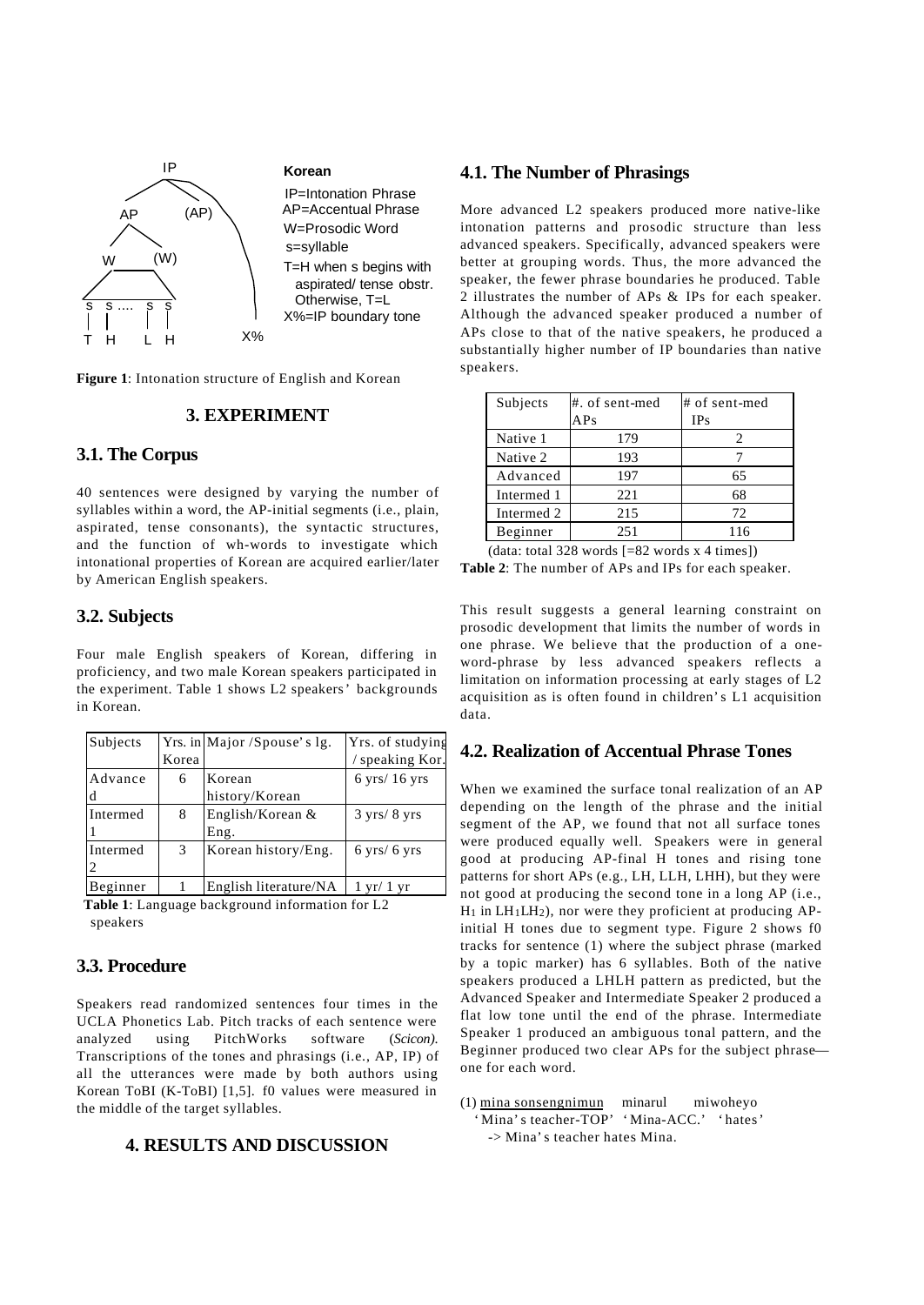

**Figure 2**: Pitch tracks of sentence (1) for all speakers, focusing on the tonal pattern of the subject phrase.

The initial tone of a Korean AP is H when the segment is aspirated or tense, but L otherwise. The f0 difference between these two tones is substantial, and it is sustained until the end of the syllable. This segmentally-triggered f0 difference, i.e. microprosody, exists in English, but it is smaller than the difference observed in Korean and the effect disappears around the middle of the syllable. Figure 3 shows the f0 difference between AP-initial H and L tones in terms of percentage of each speaker's pitch range (shown in % to normalize pitch range differences among speakers). Native speakers of Korean showed a 30- 50% difference between H and L tone, but in general English speakers of Korean showed a 10-20% difference, except for Intermediate Speaker 1. This suggests that acquisition of AP-initial tone is not correlated with L2 experience.

The fact that speakers were in general better at producing the AP-final H tone than other tones suggests that APfinal H tone is easier to acquire than other AP tones. We believe that this is because the AP-final H tone is perceptually more salient than other tones due to its consistency and invariability. As mentioned above, the surface tones of an AP vary depending upon the number of syllables in the AP and the initial segment of the AP, but the AP-final H tone rarely varies, particularly in reading. This finding may also suggest that speakers acquire tones linked to phonological properties of prosody earlier than those linked to phonetic properties (see [11] for similar findings). For Korean-ToBI [5], Jun claimed that the surface realization of AP tones in Korean does not change the meaning of an utterance, but phrase boundaries do. Thus, she proposed to label phrase

boundaries of APs and IPs on a phonological tone tier and the surface realization of AP or IP tones on a phonetic tier. Since the right edge of a Korean AP is almost always marked by a H tone, this H tone is a strong perceptual cue for an AP final boundary, which is phonological. Thus, in addition to the phonetic saliency of AP-final H, L2 speakers of Korean may have acquired the AP-final H tone earlier than other surface AP tones because of the H tone's function of marking a phrase-final boundary, a distinctive property of Korean prosody.



**Figure 3**: f0 difference between AP-initial H and L tones (in % of each speaker's pitch range)

#### **4.3. Syntactic Structure**

Jun [3] suggests that a given phrase or sentence can have various accentual phrasings due to several factors, including the syntactic structure constraint in (2). It states that an AP cannot end with a word, W n, which is the initial member of a branching structure.



Examination of the data reveals that more advanced speakers do not violate the syntactic constraint when they produce APs with more than one word. However, we could not find any data from less advanced speakers in which the syntactic constraint was violated, because their APs usually included only one word.

#### **4.4. Wh-question versus Yes/No-question**

Korean wh- and yes/no-questions are segmentally the same, but are distinguished by intonational phrasing [6]. For example, "*olmattongan"* could be either a wh-word meaning 'how long' or an indefinite pronoun meaning 'for any length'. When it is used as a wh-word, the word begins a new AP and dephrases the following words. That is, there is no AP boundary after a wh-word. On the other hand, when it is used as an indefinite pronoun, an AP boundary is placed after the word. In English, these two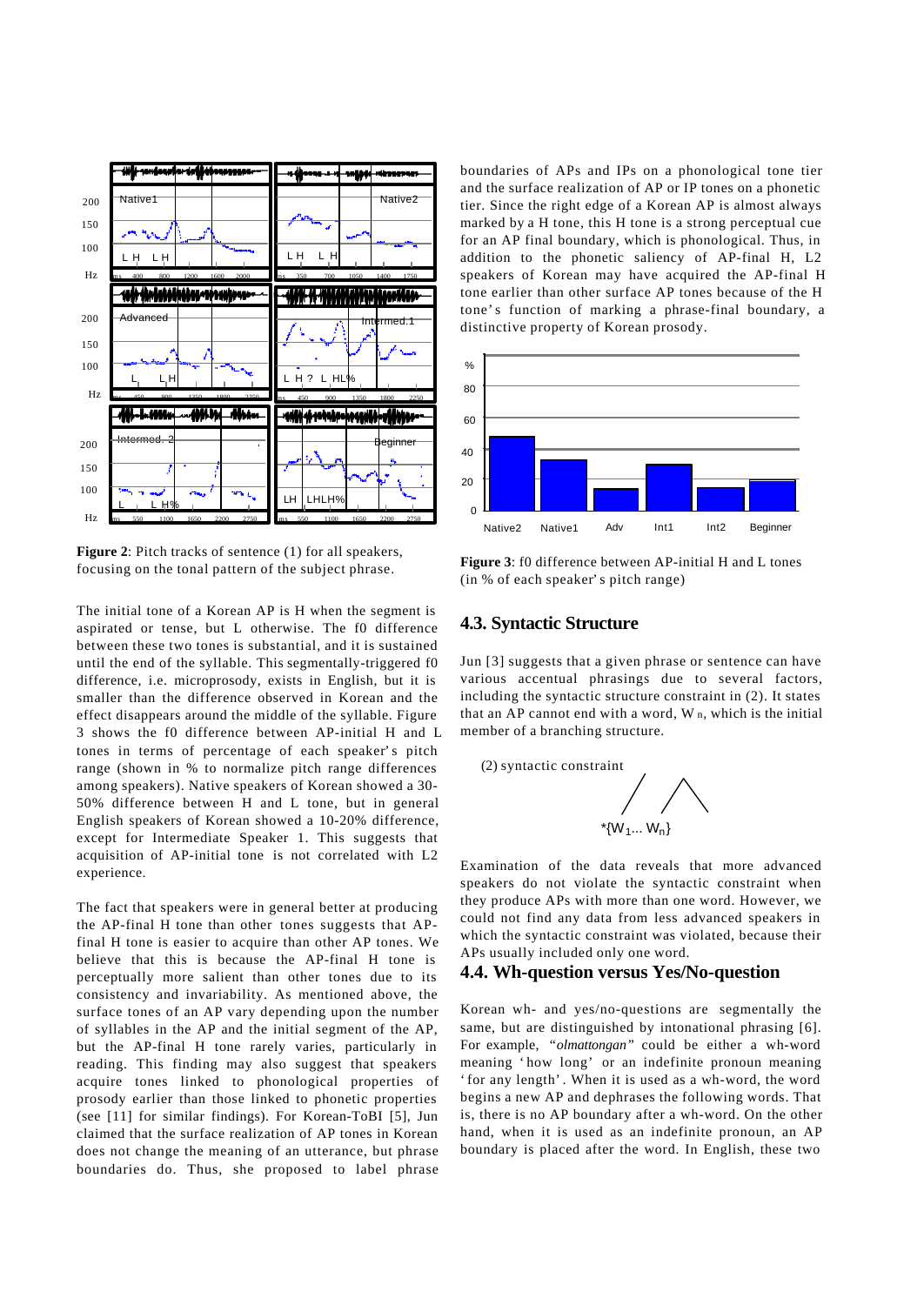types of questions are distinguished by lexical items (whvs. any), but not by intonational phrasing.

As mentioned earlier, though, less advanced speakers often produce each Korean word as one AP. This was true for these cases as well, regardless of whether the sentence contained a wh-word or an indefinite pronoun. Therefore, it was impossible for us to determine whether the speakers' correct phrasings of yes/no-questions resulted from their acquisition of this intonation pattern or from their inability to combine words into phrases. Thus, in this paper, we will focus on AP phrasing for wh-questions.



**Figure 4**: f0 track of a wh-question, 'how long did you study a foreign language?', produced by a native speaker (upper) and the Beginner (lower).

Figure 4 shows f0 tracks for the sentence 'How long did you study a foreign language?' as produced by a native speaker (above) and the Beginner (below). The wh-word is interpreted as a wh-pronoun. The native speaker produced the object noun, *wegugorul,* in one AP and the wh-word, *olmattongan*, and the following verb, *kongbuhessojo* in another AP. If we measure the native speaker's f0 values for the final syllable of the wh-word, *an*, and the initial two syllables of the following verb, *kong* and *bu*, the results will be in the order of *an*>*kong*>*bu*. This is labeled on the pitch track as A, B, and C, respectively. In contrast, the Beginner produced the first word in one IP and the others in two APs, thereby failing to produce the intended wh-question meaning. There is an AP boundary after the wh-word, so the f0 value of A is higher than that of B, which is lower than that of C. Figure 5 shows the mean f0 values for A, B, and C for this sentence as produced by all the speakers.



**Figure 5**: Mean f0 of A, B, and C of the sentence in Figure 4.

Fig. 5 shows that only the advanced speaker showed a native-like pattern. Less advanced speakers produced an AP boundary after 'how long', resulting in B<C or A<B. B surfacing as the highest f0 was another indication of a phrase boundary —it implied that stress (i.e., pitch accent) was placed at the beginning of the AP. Table 3 shows the percentage of successfully produced 'wh-' questions from a larger data set for each speaker.

| Subjects   | Correct % of 'wh-' phrasing |                |
|------------|-----------------------------|----------------|
|            | total 48 cases              | total 40 cases |
| Native1    | 48/48 (100%)                | 40/40 (100%)   |
| Native2    | 44/48 (92%)                 | 36/40 (90%)    |
| Advanced   | 30/48 (62.5%)               | 25/40 (62.5%)  |
| Intermed 1 | no data                     | 11/40 (27.5%)  |
| Intermed 2 | 20/48 (42%)                 | 14/40 (35%)    |
| Beginner   | no data                     | 12/40 (30%)    |

**Table 3**: Correct % of 'wh-' phrasing in a larger data set

The advanced speaker was better at producing accentual phrasings suitable for a wh-question than the other three L2 speakers. The other speakers were similarly poor at producing wh-questions that were distinct from yes/noquestions. Less advanced speakers were successful only when the sentence was short and familiar. When the sentence was long or unfamiliar, they tended to produce each word as a single AP or IP. This explains the large number of APs and IPs in their production throughout the data, as shown in Table 2. The data show that acquiring the intonational variation that reflects semantic and pragmatic structures in a language requires substantial experience with that language.

Finally, we found that even advanced speakers produced stress in Korean following English rhythmic patterns, though not as often as less advanced speakers. This suggests that a lexically linked prosodic feature in L1 is more likely to be transferred to L2 prosody and is difficult to suppress. This is in line with findings from segmental studies where L1's phonemic contrasts are more likely to be transferred to L2 than allophonic or subphonemic variation [8].

### **5. CONCLUSION**